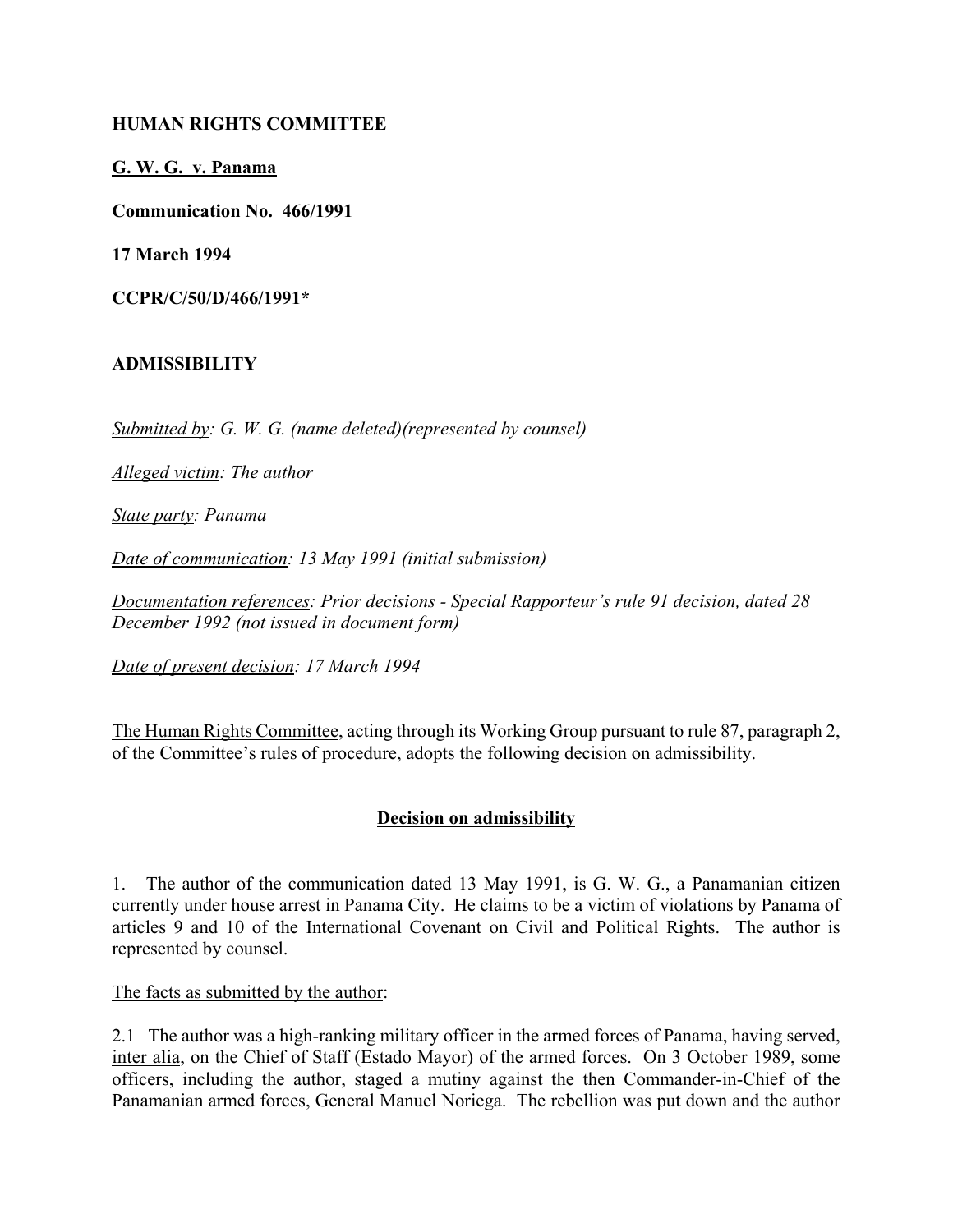discharged of his functions and imprisoned. He claims that the conditions of his detention were such that they seriously affected his health, which, it is submitted, had been excellent up to that moment. When the author was released by United States Armed forces on 22 December 1989, he allegedly weighed no more then 45 kilograms. He was then offered a high-level post in the reorganized Panamanian armed forces but declined to accept it.

2.2 The author notes that after the military intervention of United States troops in Panama in December 1989, numerous complaints filed against himself and against members of his former unit were filed by Panamanian citizens, who claimed to have been the victims of human rights violations by members of that unit. Although none of these complaints is said to directly incriminate the author as the perpetrator of these violations, the authorities charged the author with offences under article 160 of the Panamanian Criminal Code and ordered his detention as of 19 April 1990 in the El Renacer Camp in Panama City, allegedly under harsh conditions. It appears that the author was accused, inter alia, of having tortured or ill-treated a number of civilians during his tenure as military officer.

2.3 The author considers himself to be a political prisoner and the victim of a "witch hunt" for military officers and officials, inspired by a feeling of vendetta and vengeance against those associated with the former régime of General Noriega. He contends that the charges against him are vague and without foundation. As to his conditions of detention, he claims that he was kept in (total) isolation from other prisoners, without recreational facilities and allegedly without any medical attention.

2.4 Since February 1991, the author has displayed the symptoms of a serious heart disease which according to the diagnosis of his cardiologist, dated 18 April 1991, necessitated his immediate hospitalization. This disease may cause heart failure if the patient is exposed to continued physical or psychological stress.

2.5 Given the author's state of health, his counsel requested his immediate release on bail, in accordance with Sections 2039 and 2147 litera (d) of the Panamanian Code of Criminal Procedure, as amended by article 31 of Law No. 3 of 22 January 1991, which prohibits the preventive detention of individuals in a precarious state of health. Counsel's request for bail, first formulated on 19 February 1991 and reiterated on 17 April 1991, was rejected on 23 April 1991 by judge L.G. Z., who also refused to substitute house arrest for detention, as also provided for under Law No. 3 of 22 January 1991. The author contends that the judge's decision might result in his transfer from hospital to prison, where he might again be subject to mental stress with possibly fatal consequences.

2.6 As to the requirement of exhaustion of domestic remedies, it is submitted that the judge's decision of 23 April 1991 to refuse bail, coupled with the fact that two prosecutors and one judge were discharged of their functions in 1991, allegedly for having sought to apply Law No. 3 of 22 January 1991 to political prisoners, shows that there is clear judicial bias and discrimination against prisoners like the author. Accordingly, no effective domestic remedies are said to be available. Given the seriousness of the author's health problems, any further delay in the adoption of a judgement which would reverse the decision of 23 April 1991, would be unjustifiable.

2.7 In the circumstances, counsel requests the adoption of interim measures of protection, under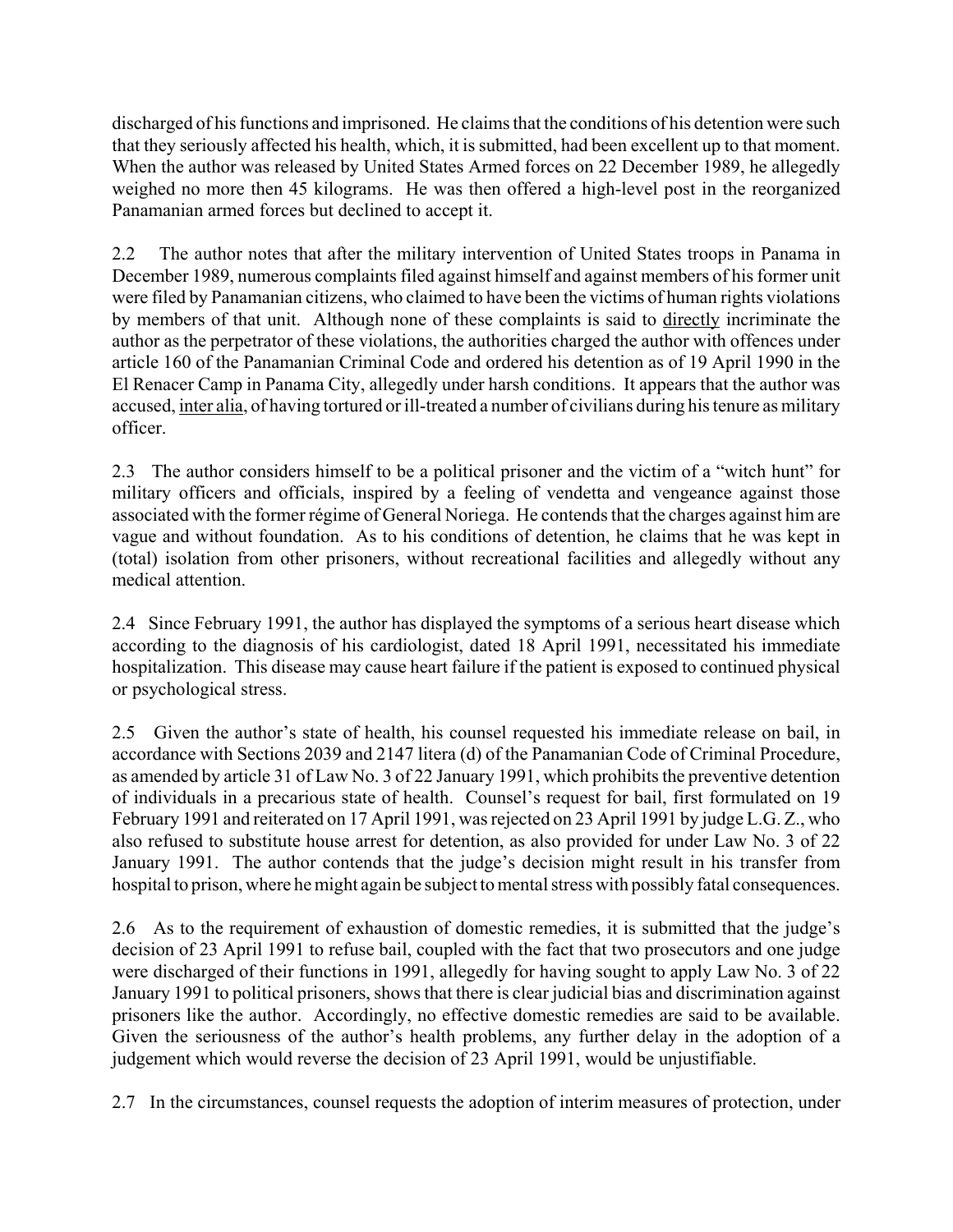rule 86 of the rules of procedure of the Human Rights Committee.

# The complaint

3. The facts as described above are said to constitute violations of articles 9 and 10 of the Covenant. In particular, the author affirms that although he has been detained since 19 April 1990 for an alleged offence under article 160 of the Panamanian Criminal Code, and although the factual and the legal situation is said to be clear, he had not been judged at first instance by the middle of 1993. This is said to amount to a violation of article 9, paragraph 3, of the Covenant. That the Panamanian judicial authorities have consistently refused him bail is said to constitute another violation of article 9, paragraph 3.

## The State party's information and observations

4.1 In a submission dated 10 March 1993, the State party provides a chronology of events in the case. It notes that the author was a member of the G-2 and G-3 Directorates of the Estado Mayor of the old régime, which had the task of carrying out internal espionage and repression, and to whom countless violations of human rights had been attributed for the years 1987 to 1989. Although the author was officially known as head of the Panamanian side of the Joint Committee for the Implementation of the Panama Canal Treaties, it is no less true, according to the State party, that his name was also directly associated with reports of torture and cruel and inhuman treatment against civilian groups.

4.2 The State party notes that during the first few months of 1990, thousands of complaints were filed by Panamanian citizens against military and civilian officials of the old régime; among these were 20 complaints filed against the author by different individuals. These complaints were registered by the Department of Public Prosecutions, which ordered the author's preventive detention and then distributed the complaints among the competent tribunals.

4.3 The proceedings against the author are summarized as follows by the State party:

(a) District Judge No. 1 of the First Judicial District of Panama (Juzgado Primero de Circuito del Primer Circuito Judicial de Panama): four cases against the author are pending before this tribunal. Two complaints are based on alleged crimes against humanity, two others on "violations" of fundamental rights" by the author, with a first hearing in one of them scheduled for 3 June 1993;

(b) Second Municipal court of the District of Panama (Juzgado Segundo Municipal del Distrito de Panama): two cases against the author are pending. One case was scheduled for a hearing on 30 August 1993, the other was only filed on 19 January 1993;

(c) District Judge No. 2 of the First Judicial District of Panama (Juzgado Segunda del Circuito de lo Penal del Primer Circuito Judicial de Panama): two cases against the author are pending;

(d) District Judge No. 3 of the First Judicial District of Panama (Juzgado Tercero de Circuito de lo Penal): one case is pending, in which the judge ordered the author's provisional release on 13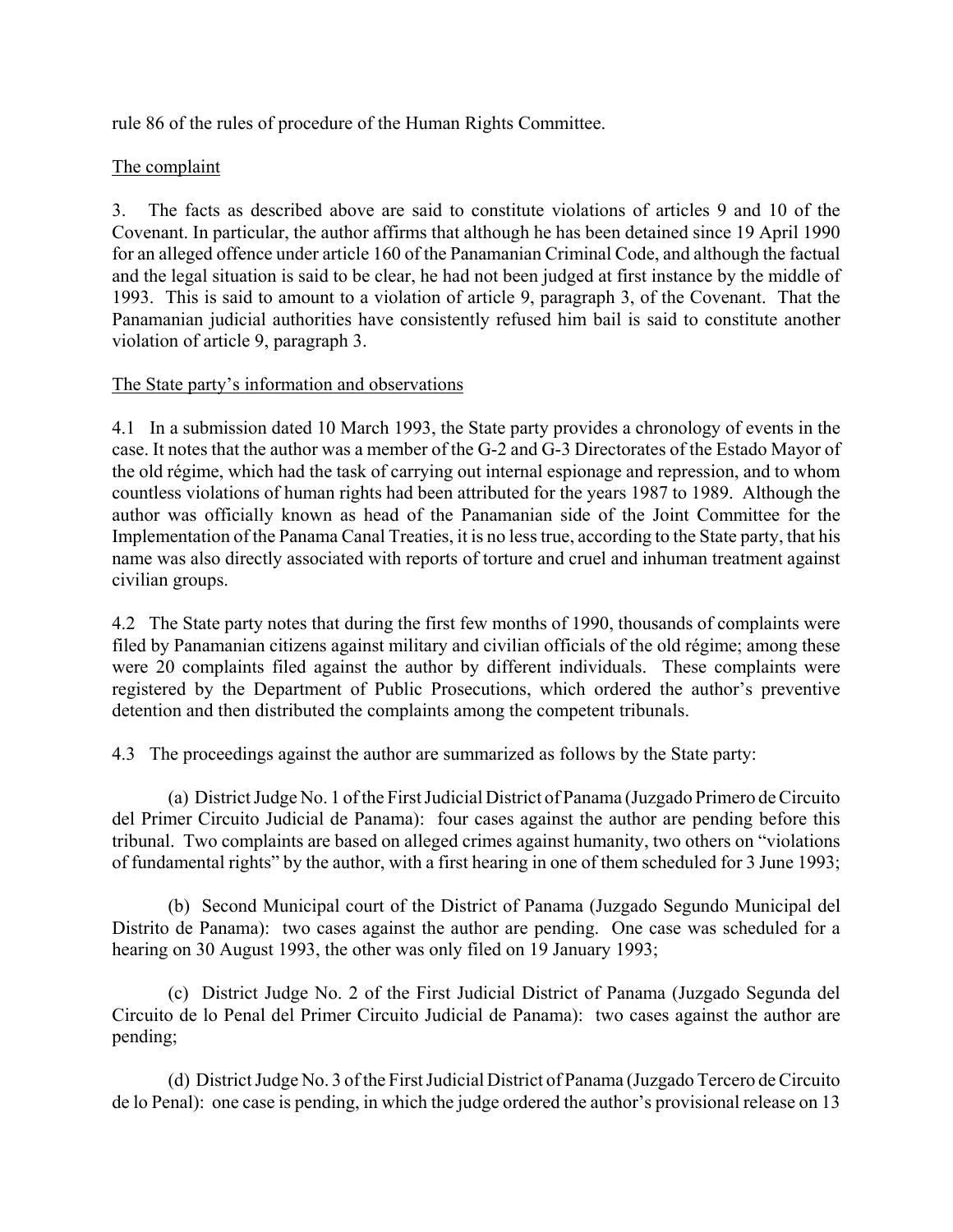March 1991;

(e) District Judge No. 4 (Juzgado Cuarto de Circuito): one case is pending;

(f) District Judge No. 5 (Juzgado Quinto de Circuito de lo Penal del Primer Circuito Judicial): two cases against the author are pending;

(g) District Judge No. 7 (Juzgado Septimo de Circuito de lo Penal de Primer Circuito Judicial): one case was filed against the author, which, it appears, has temporarily been suspended;

(h) District Judge No. 8 (Juzgado Octavo de Circuito de lo Penal del Primer Circuito Judicial de Panama): two cases based on different charges were filed against the author. One case was temporarily suspended, the other continues and apparently is now being heard on appeal;

(i) Finally, one case against the author is pending before the District Judge No. 9 (Juzgado Noveno del Circuito de lo Penal del Primer Circuito Judicial).

4.4 The State party concludes that 17 cases against the author in which he has been indicted remain pending ("... se dictó auto de llamamiento a juicio ..."). So far, no oral proceedings in these cases have taken place. The State party justifies these delays with the author's state of health, which do not justify his transfer from hospital to prison.

4.5 It is submitted that since March 1991, the various tribunals seized of the author's case have met on several occasions to ascertain the author's state of health and to investigate means of moving forward the criminal cases filed against him. The State party submits that no other accused has received as detailed attention as has the author, with a view to guaranteeing his rights both under Panamanian criminal procedure and under international conventions. The State party adds that for over 22 months, the author has been hospitalized in an expensive private clinic; it rejects as absurd counsel's contention that it would be best for the author to transfer him to his residence, where medical supervision could continue. In this context, it submits that the only place where an individual with a state of health as delicate as the author's can be treated is a specialized hospital. Finally, it affirms that the author's heart problems and coronary insufficiencies can in no way be attributed to acts of the Panamanian judicial or prison authorities.

4.6 The State party concludes that the author has failed to exhaust available domestic remedies. It adds that all of the author's procedural rights have been scrupulously observed, and that in all of the 17 cases pending against him, his lawyers have availed themselves of their procedural right to challenge the indictments. Delays in the proceedings are said to be attributable to the refusal of the author's doctors to allow him to appear in court.

5.1 In his comments dated 14 June 1993, counsel submits that the very fact that the State party's observations were formulated by the Presiding Judge of the Supreme Court of Panama himself (Magistrado Presidente de la Corte Suprema de Justicia) casts some doubts upon the independence and impartiality of the judicial system of Panama. Counsel notes that until his nomination, the Presiding Judge of the Supreme Court was Vice President of one of the political parties that are part of the current coalition government. Counsel further objects to the fact that the State party's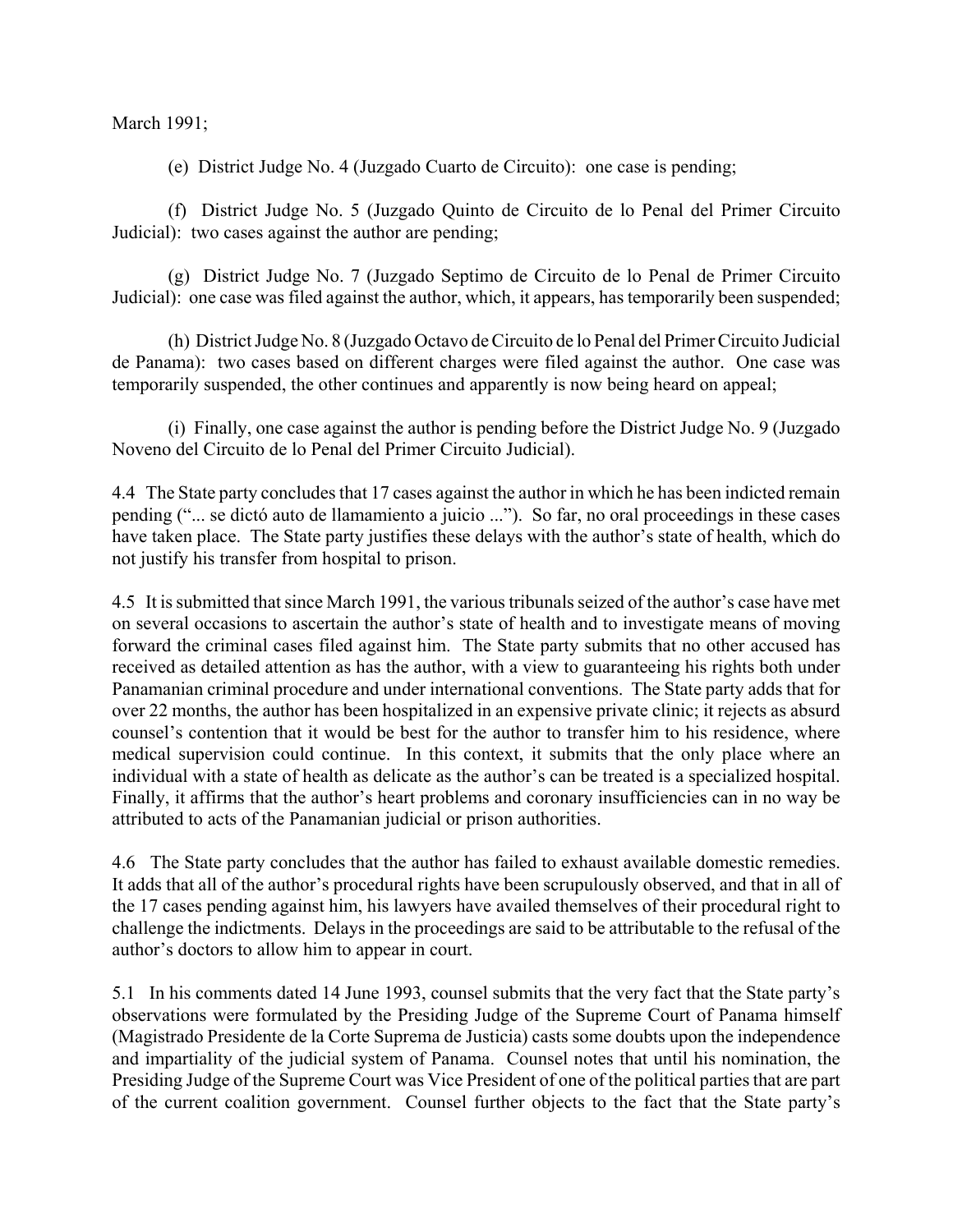information and observations seek to vilify him as the author's representative, as they contain references to criminal cases filed against himself, cases of which he claims to have no knowledge.

5.2 Counsel reiterates that the criminal prosecution of Mr. G. W. G. is part of a witch hunt against officers associated with the former régime: in spite of a "code of conduct" adopted by all political parties prior to the general elections scheduled for May 1994, over 60 civilian and military officers of the old régime remain in detention, and a considerable number of opposition politicians has been forced into exile.

5.3 Counsel notes that Mr. G. W. G. only headed the G-2 Directorate of the Chief of Staff for a very brief period of time, until his arrest on 3 October 1989. He adds that the indictments and denunciations against the author which had been attached to the State party's submission do not directly identify Mr. G. W. G. as the perpetrator of any wrongs; they are said to be so vague that they would not justify the author's continued detention.

5.4 It is submitted that the State party's submission in no way explains the excessive delay of the author's pre-trial detention. As to the requirement of exhaustion of domestic remedies, counsel notes that Mr. G. W. G.'s representatives in Panama unsuccessfully lodged all possible appeals, with a view to securing his release. The time spent by the domestic tribunals to determine the charges is said to be excessive and indicative of the inefficiency of the domestic judicial system, as well as of its bias vis-à-vis the author.

5.5 Finally counsel indicates that in April 1993, Mr. G. W. G. was authorized to leave the hospital, and that he currently remains under house arrest. He is said to undergo physical rehabilitation treatment and is under constant medical supervision.

Issues and proceedings before the Committee:

6.1 Before considering any claims contained in a communication, the Human Rights Committee must, in accordance with rule 87 of its rules of procedure, decide whether or not it is admissible under the Optional Protocol to the Covenant.

6.2 In respect of the author's claim under article 10 of the Covenant, the Committee observes that the material before it does not reveal that Mr. G. W. G. complained about the harsh conditions of detention, the lack of recreational facilities and the absence of medical attention at the El Renacer penitentiary to the Panamanian judicial authorities. Accordingly, this part of the communication is inadmissible on the ground of non-exhaustion of domestic remedies, under article 5, paragraph 2(b), of the Optional Protocol.

6.3 Concerning the alleged violations of article 9, the Committee has noted the State party's contention that the delays encountered in bringing the author to trial before the various tribunals set to determine the charges against him is attributable to the author's precarious health and to his doctors' refusal to let him appear in court. On the other hand, it has remained uncontested that all attempts of the author's lawyers to secure Mr. G. W. G.'s release on bail, pending trial, have been unsuccessful. Furthermore, there is no indication that close to one year after Mr. G. W. G.'s discharge from hospital in April 1993 and placement under house arrest, any hearing of the charges